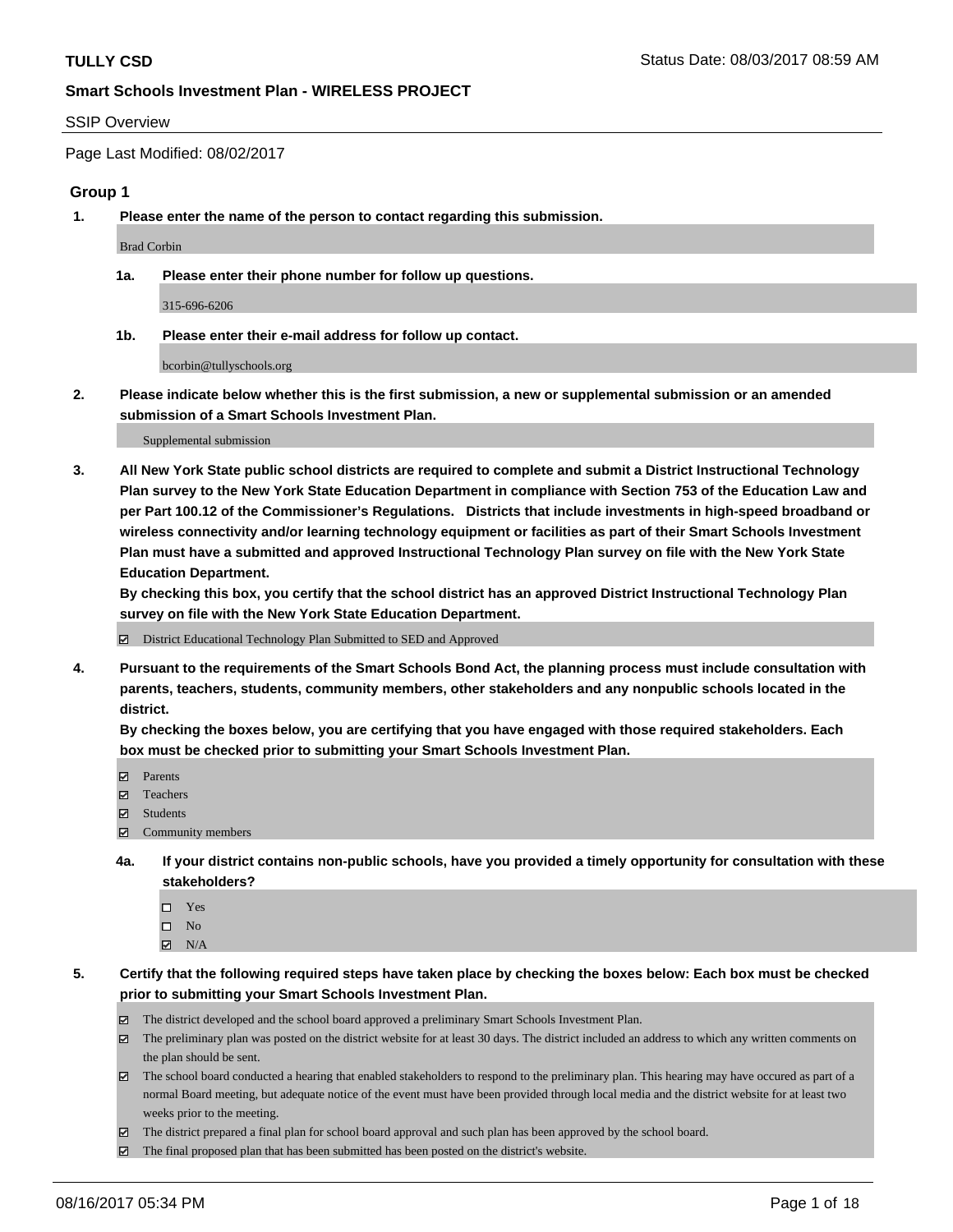#### SSIP Overview

Page Last Modified: 08/02/2017

**5a. Please upload the proposed Smart Schools Investment Plan (SSIP) that was posted on the district's website, along with any supporting materials. Note that this should be different than your recently submitted Educational Technology Survey. The Final SSIP, as approved by the School Board, should also be posted on the website and remain there during the course of the projects contained therein.**

Smart Schools Bond Spending Plan - Wireless 2017 (final spending plan).docx Smart Schools Bond Spending Plan - Wireless 2017 (final spending plan).docx

**5b. Enter the webpage address where the final Smart Schools Investment Plan is posted. The Plan should remain posted for the life of the included projects.**

http://www.tullyschools.org/tfiles/folder321/Smart%20Schools%20Bond%20Spending%20Plan%20- %20Wireless%202017%20%28final%20spending%20plan%29%204-7.pdf

**6. Please enter an estimate of the total number of students and staff that will benefit from this Smart Schools Investment Plan based on the cumulative projects submitted to date.**

1,125

**7. An LEA/School District may partner with one or more other LEA/School Districts to form a consortium to pool Smart Schools Bond Act funds for a project that meets all other Smart School Bond Act requirements. Each school district participating in the consortium will need to file an approved Smart Schools Investment Plan for the project and submit a signed Memorandum of Understanding that sets forth the details of the consortium including the roles of each respective district.**

 $\Box$  The district plans to participate in a consortium to partner with other school district(s) to implement a Smart Schools project.

**8. Please enter the name and 6-digit SED Code for each LEA/School District participating in the Consortium.**

| <b>Partner LEA/District</b> | ISED BEDS Code |
|-----------------------------|----------------|
| (No Response)               | (No Response)  |

**9. Please upload a signed Memorandum of Understanding with all of the participating Consortium partners.**

(No Response)

**10. Your district's Smart Schools Bond Act Allocation is:**

\$784,252

**11. Enter the budget sub-allocations by category that you are submitting for approval at this time. If you are not budgeting SSBA funds for a category, please enter 0 (zero.) If the value entered is \$0, you will not be required to complete that survey question.**

|                                              | Sub-        |
|----------------------------------------------|-------------|
|                                              | Allocations |
| <b>School Connectivity</b>                   | 104,022     |
| <b>Connectivity Projects for Communities</b> | 0           |
| Classroom Technology                         | 0           |
| Pre-Kindergarten Classrooms                  | $\Omega$    |
| Replace Transportable Classrooms             | 0           |
| <b>High-Tech Security Features</b>           | 0           |
| Totals:                                      | 104,022     |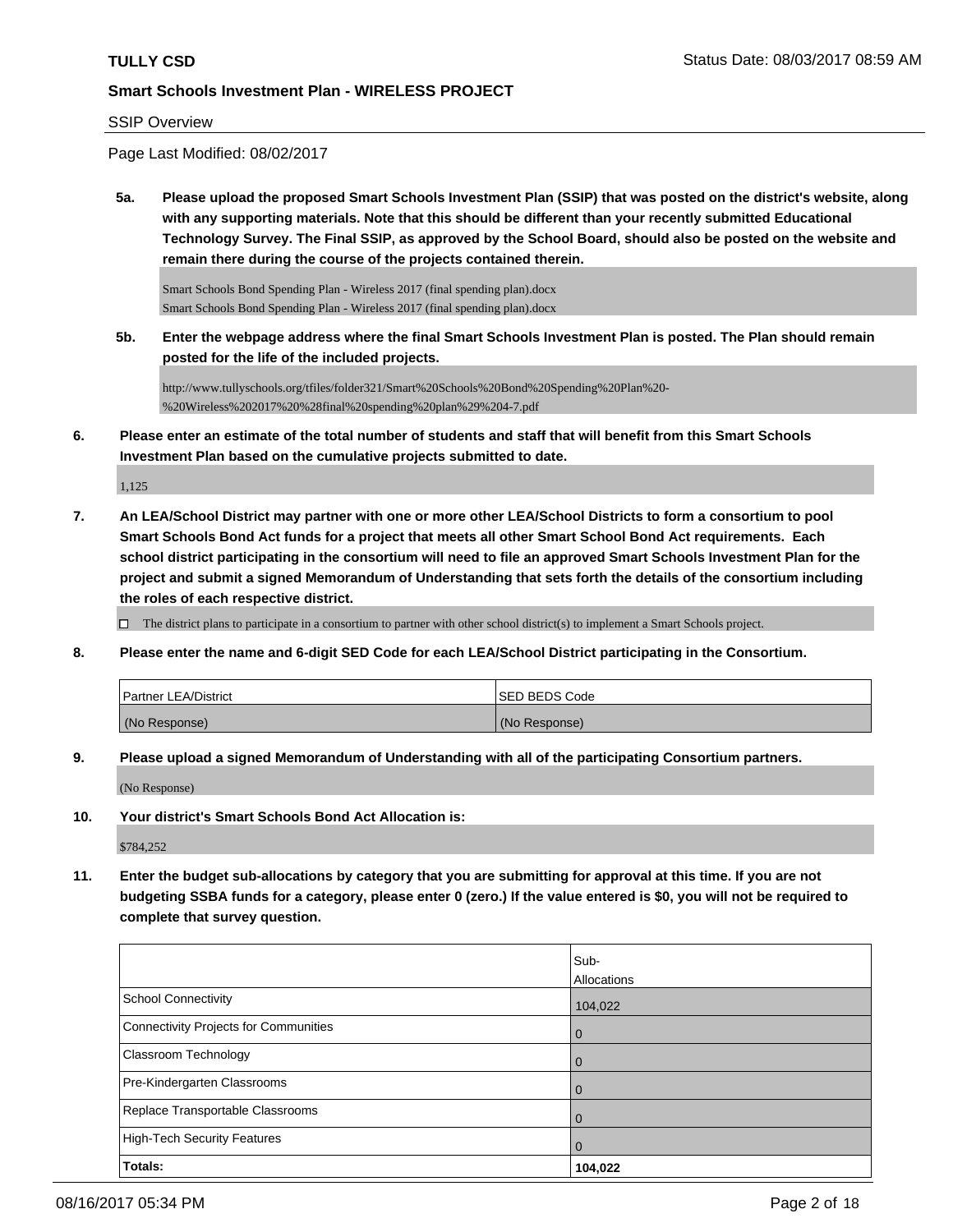#### School Connectivity

Page Last Modified: 08/02/2017

#### **Group 1**

- **1. In order for students and faculty to receive the maximum benefit from the technology made available under the Smart Schools Bond Act, their school buildings must possess sufficient connectivity infrastructure to ensure that devices can be used during the school day. Smart Schools Investment Plans must demonstrate that:**
	- **sufficient infrastructure that meets the Federal Communications Commission's 100 Mbps per 1,000 students standard currently exists in the buildings where new devices will be deployed, or**
	- **is a planned use of a portion of Smart Schools Bond Act funds, or**
	- **is under development through another funding source.**

**Smart Schools Bond Act funds used for technology infrastructure or classroom technology investments must increase the number of school buildings that meet or exceed the minimum speed standard of 100 Mbps per 1,000 students and staff within 12 months. This standard may be met on either a contracted 24/7 firm service or a "burstable" capability. If the standard is met under the burstable criteria, it must be:**

**1. Specifically codified in a service contract with a provider, and**

**2. Guaranteed to be available to all students and devices as needed, particularly during periods of high demand, such as computer-based testing (CBT) periods.**

**Please describe how your district already meets or is planning to meet this standard within 12 months of plan submission.**

We have 100MB per second through an existing contract with our local OCM BOCES with approx 794 total students in the entire school district.

- **1a. If a district believes that it will be impossible to meet this standard within 12 months, it may apply for a waiver of this requirement, as described on the Smart Schools website. The waiver must be filed and approved by SED prior to submitting this survey.**
	- By checking this box, you are certifying that the school district has an approved waiver of this requirement on file with the New York State Education Department.

#### **2. Connectivity Speed Calculator (Required)**

|                         | l Number of<br>Students | Multiply by<br>100 Kbps | Divide by 1000   Current Speed<br>to Convert to<br>Required<br>Speed in Mb | l in Mb | Expected<br>Speed to be<br>Attained Within   Required<br>12 Months | <b>Expected Date</b><br>When<br>Speed Will be<br>Met |
|-------------------------|-------------------------|-------------------------|----------------------------------------------------------------------------|---------|--------------------------------------------------------------------|------------------------------------------------------|
| <b>Calculated Speed</b> | 794                     | 79.400                  | 79                                                                         | 100     | 100                                                                | present time<br>period                               |

### **3. Describe how you intend to use Smart Schools Bond Act funds for high-speed broadband and/or wireless connectivity projects in school buildings.**

We plan to upgrade our existing outdated wireless system with a new wireless system to allow the district to move toward computer based testing and a 1:1 instruction initiative for student(s) and device(s). It will also allow students/staff/community members the ability to use their own devices when they're on campus.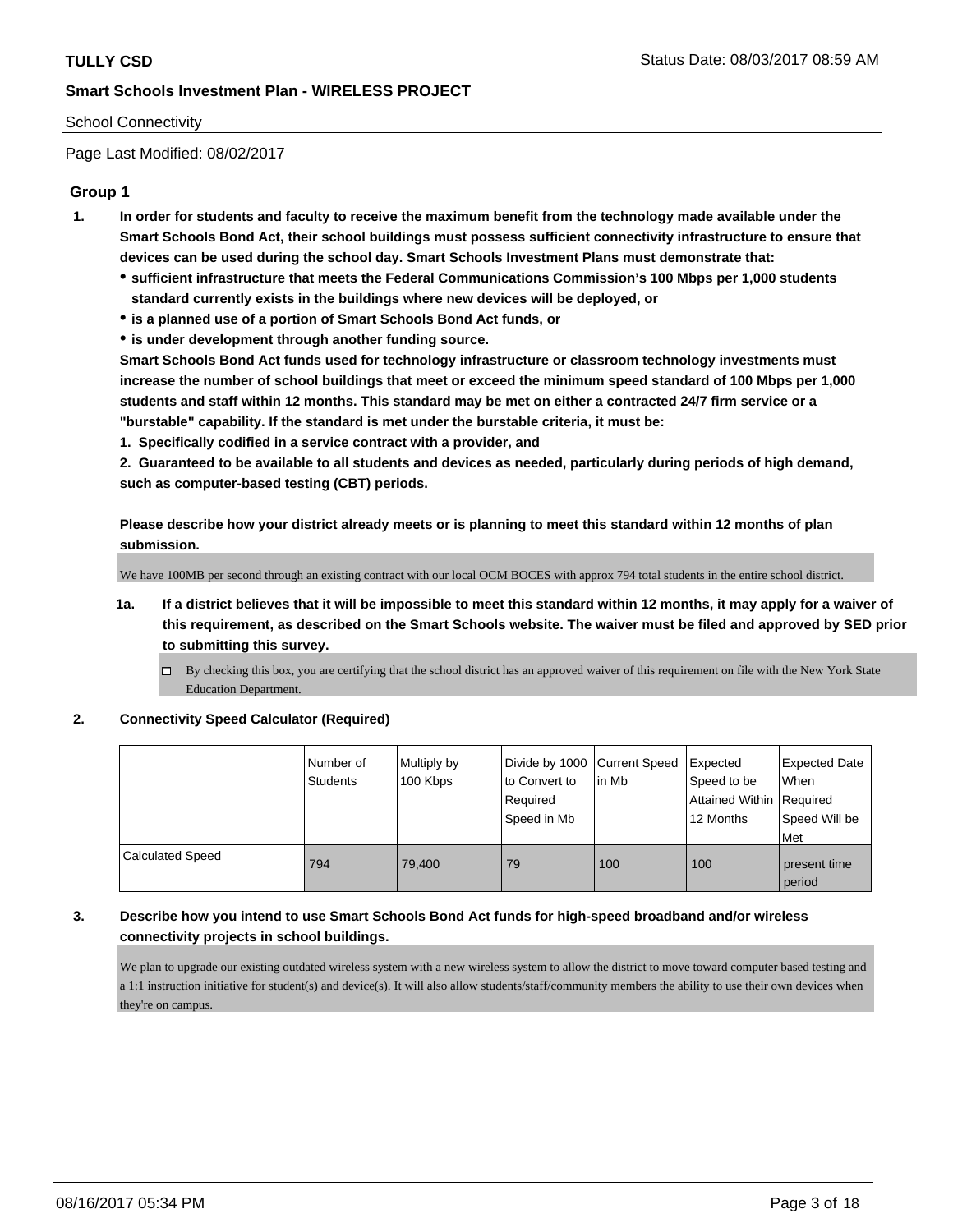#### School Connectivity

Page Last Modified: 08/02/2017

**4. Describe the linkage between the district's District Instructional Technology Plan and the proposed projects. (There should be a link between your response to this question and your response to Question 1 in Part E. Curriculum and Instruction "What are the district's plans to use digital connectivity and technology to improve teaching and learning?)**

The District leverages web based technologies such as Google Apps, Castle Learning, and School Tool to increase student participation both in and outside the classroom. Assignments and testing can be done both in the classroom and online allowing students access to their information from anywhere that they have connectivity. The upgrade of our existing outdated wireless system with a new wireless system would allow the district to move toward a 1:1 instruction initiative for student(s) and device(s) to ultimately allow students the ability to use their own devices on campus.

**5. If the district wishes to have students and staff access the Internet from wireless devices within the school building, or in close proximity to it, it must first ensure that it has a robust Wi-Fi network in place that has sufficient bandwidth to meet user demand.**

**Please describe how you have quantified this demand and how you plan to meet this demand.**

The District has a 100MBPS connection to the outside world. Internally we have a 10GBPS backbone to every network closet with 1GB to each port on the network. The proposed AP's are designed to manage up to 50 devices connecting simultaneously to handle the individual classroom needs for both 1-1 and BYOD initiatives.

**6. As indicated on Page 5 of the guidance, the Office of Facilities Planning will have to conduct a preliminary review of all capital projects, including connectivity projects.**

**Please indicate on a separate row each project number given to you by the Office of Facilities Planning.**

| <b>Project Number</b> |  |
|-----------------------|--|
| 42-19-02-04-7-999-BA2 |  |

**7. Certain high-tech security and connectivity infrastructure projects may be eligible for an expedited review process as determined by the Office of Facilities Planning.**

**Was your project deemed eligible for streamlined review?**

Yes

**7a. Districts that choose the Streamlined Review Process will be required to certify that they have reviewed all installations with their licensed architect or engineer of record and provide that person's name and license number. The licensed professional must review the products and proposed method of installation prior to implementation and review the work during and after completion in order to affirm that the work was codecompliant, if requested.**

I certify that I have reviewed all installations with a licensed architect or engineer of record.

**8. Include the name and license number of the architect or engineer of record.**

| Name         | License Number |
|--------------|----------------|
| Paul C. Sack | 58022          |

**9. If you are submitting an allocation for School Connectivity complete this table. Note that the calculated Total at the bottom of the table must equal the Total allocation for this category that you entered in the SSIP Overview overall budget.**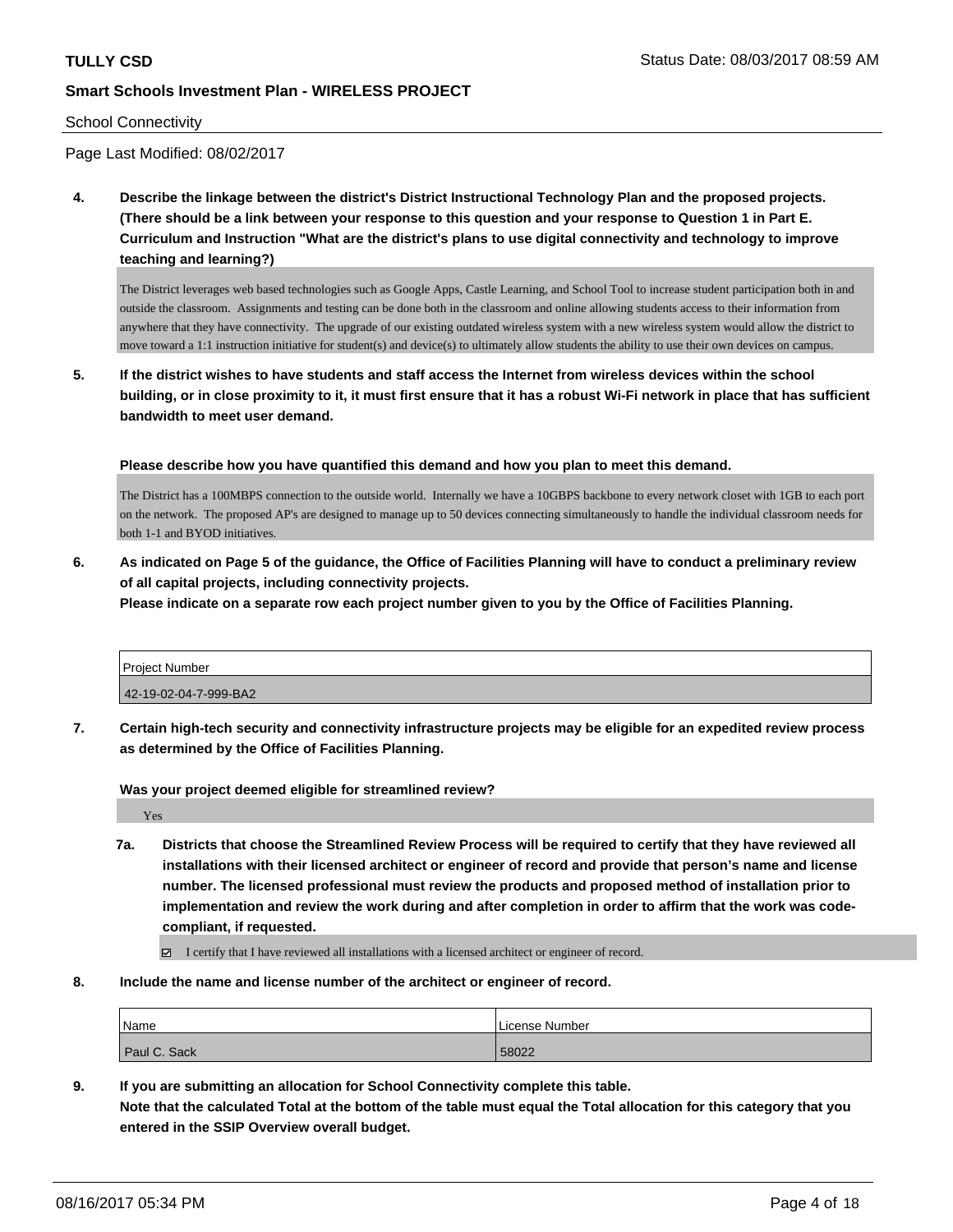School Connectivity

Page Last Modified: 08/02/2017

|                                            | Sub-           |
|--------------------------------------------|----------------|
|                                            | Allocation     |
| Network/Access Costs                       | 85,897         |
| <b>Outside Plant Costs</b>                 | $\overline{0}$ |
| School Internal Connections and Components | $\overline{0}$ |
| <b>Professional Services</b>               | 18,125         |
| Testing                                    | $\overline{0}$ |
| <b>Other Upfront Costs</b>                 | $\overline{0}$ |
| <b>Other Costs</b>                         | $\overline{0}$ |
| <b>Totals:</b>                             | 104,022        |

**10. Please detail the type, quantity, per unit cost and total cost of the eligible items under each sub-category. This is especially important for any expenditures listed under the "Other" category. All expenditures must be eligible for tax-exempt financing to be reimbursed through the SSBA. Sufficient detail must be provided so that we can verify this is the case. If you have any questions, please contact us directly through smartschools@nysed.gov. NOTE: Wireless Access Points should be included in this category, not under Classroom Educational Technology, except those that will be loaned/purchased for nonpublic schools.**

| Select the allowable expenditure<br>type. | Item to be purchased         | Quantity       | Cost per Item | <b>Total Cost</b> |
|-------------------------------------------|------------------------------|----------------|---------------|-------------------|
| Repeat to add another item under          |                              |                |               |                   |
|                                           |                              |                |               |                   |
| each type.                                |                              |                |               |                   |
| <b>Professional Services</b>              | wireless configuration       |                | 18,125        | 18,125            |
| Network/Access Costs                      | <b>ARUBA Controller</b>      | 2              | 10.247        | 20.494            |
| Network/Access Costs                      | Rack Mount kit               | 2              | 47            | 94                |
| Network/Access Costs                      | ARUBA Access Points - AP 315 | 124            | 497           | 61,628            |
| Network/Access Costs                      | Wall Mount kit - AP 220      | 15             | 25            | 375               |
| Network/Access Costs                      | ARUBA Access Points - AP 325 | $\overline{4}$ | 697           | 2,788             |
| Network/Access Costs                      | Wall Mount kit               | 14             | 37            | 518               |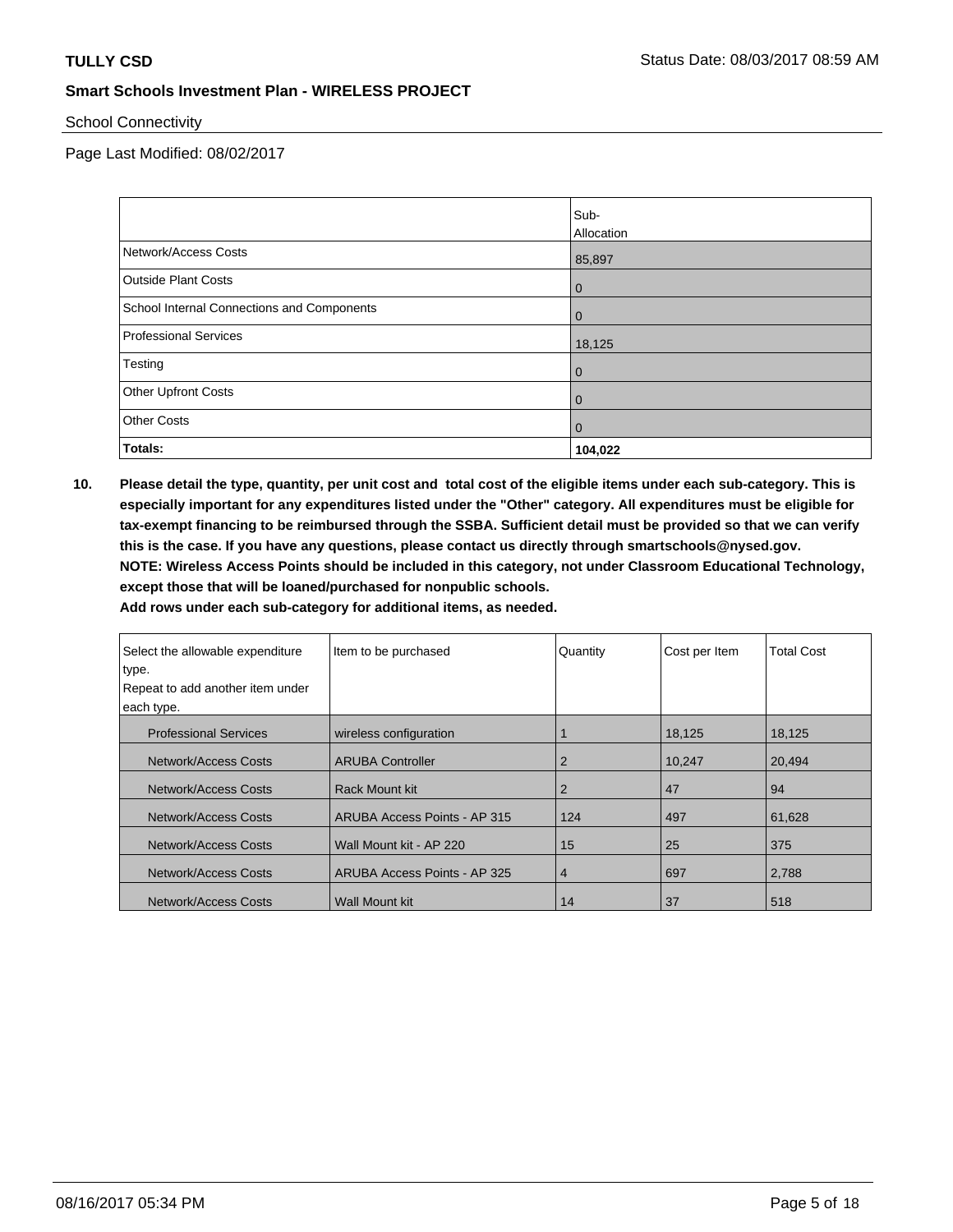Community Connectivity (Broadband and Wireless)

Page Last Modified: 04/17/2017

### **Group 1**

**1. Describe how you intend to use Smart Schools Bond Act funds for high-speed broadband and/or wireless connectivity projects in the community.**

(No Response)

**2. Please describe how the proposed project(s) will promote student achievement and increase student and/or staff access to the Internet in a manner that enhances student learning and/or instruction outside of the school day and/or school building.**

(No Response)

**3. Community connectivity projects must comply with all the necessary local building codes and regulations (building and related permits are not required prior to plan submission).**

 $\Box$  I certify that we will comply with all the necessary local building codes and regulations.

**4. Please describe the physical location of the proposed investment.**

(No Response)

**5. Please provide the initial list of partners participating in the Community Connectivity Broadband Project, along with their Federal Tax Identification (Employer Identification) number.**

| <b>Project Partners</b> | Federal ID#     |
|-------------------------|-----------------|
| (No Response)           | l (No Response) |

**6. If you are submitting an allocation for Community Connectivity, complete this table. Note that the calculated Total at the bottom of the table must equal the Total allocation for this category that you entered in the SSIP Overview overall budget.**

|                                    | Sub-Allocation |
|------------------------------------|----------------|
| Network/Access Costs               | (No Response)  |
| Outside Plant Costs                | (No Response)  |
| <b>Tower Costs</b>                 | (No Response)  |
| <b>Customer Premises Equipment</b> | (No Response)  |
| <b>Professional Services</b>       | (No Response)  |
| Testing                            | (No Response)  |
| <b>Other Upfront Costs</b>         | (No Response)  |
| <b>Other Costs</b>                 | (No Response)  |
| Totals:                            | 0              |

**7. Please detail the type, quantity, per unit cost and total cost of the eligible items under each sub-category. This is especially important for any expenditures listed under the "Other" category. All expenditures must be capital-bond eligible to be reimbursed through the SSBA. If you have any questions, please contact us directly through smartschools@nysed.gov.**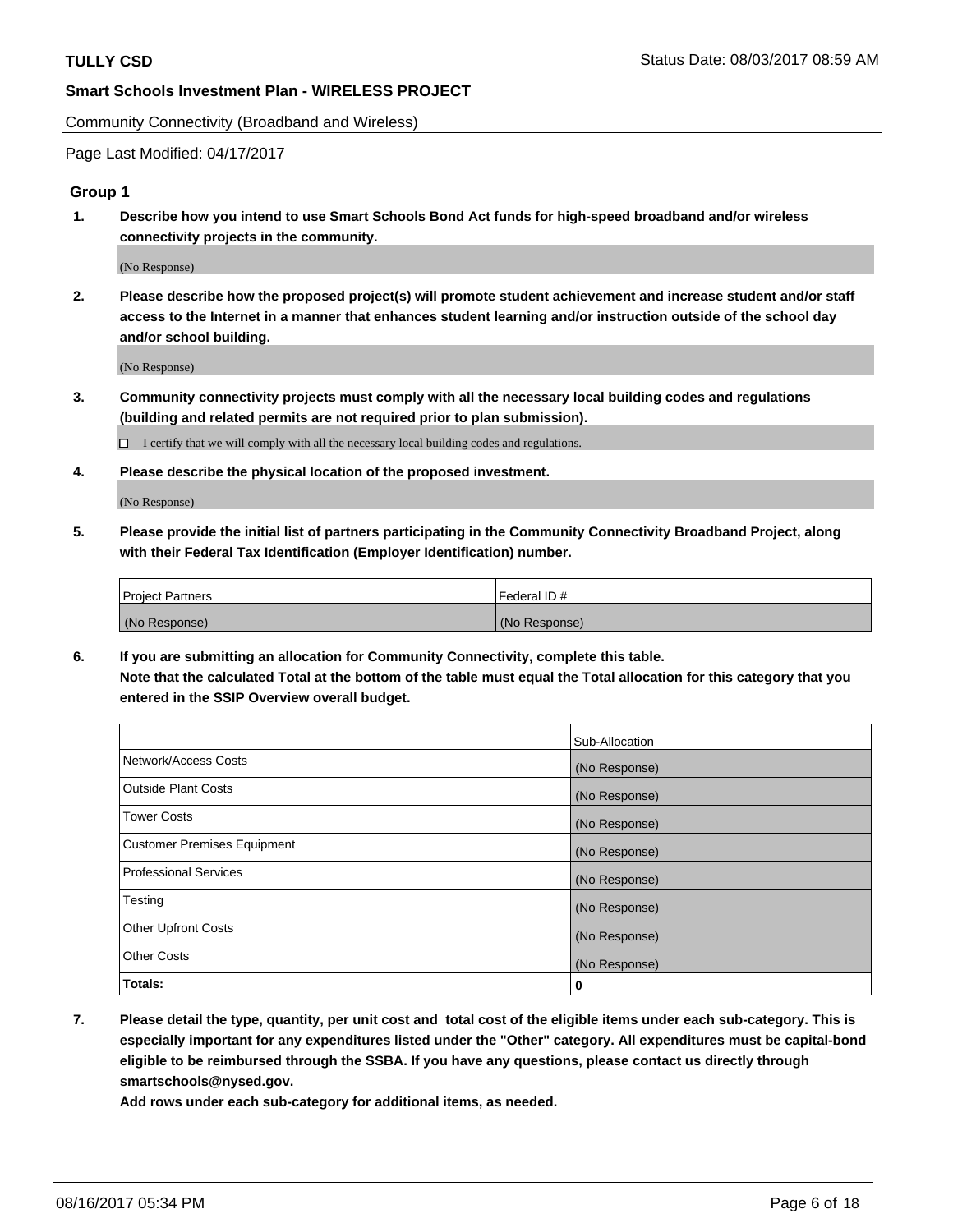Community Connectivity (Broadband and Wireless)

| Select the allowable expenditure | Item to be purchased | Quantity      | Cost per Item | <b>Total Cost</b> |
|----------------------------------|----------------------|---------------|---------------|-------------------|
| type.                            |                      |               |               |                   |
| Repeat to add another item under |                      |               |               |                   |
| each type.                       |                      |               |               |                   |
| (No Response)                    | (No Response)        | (No Response) | (No Response) | (No Response)     |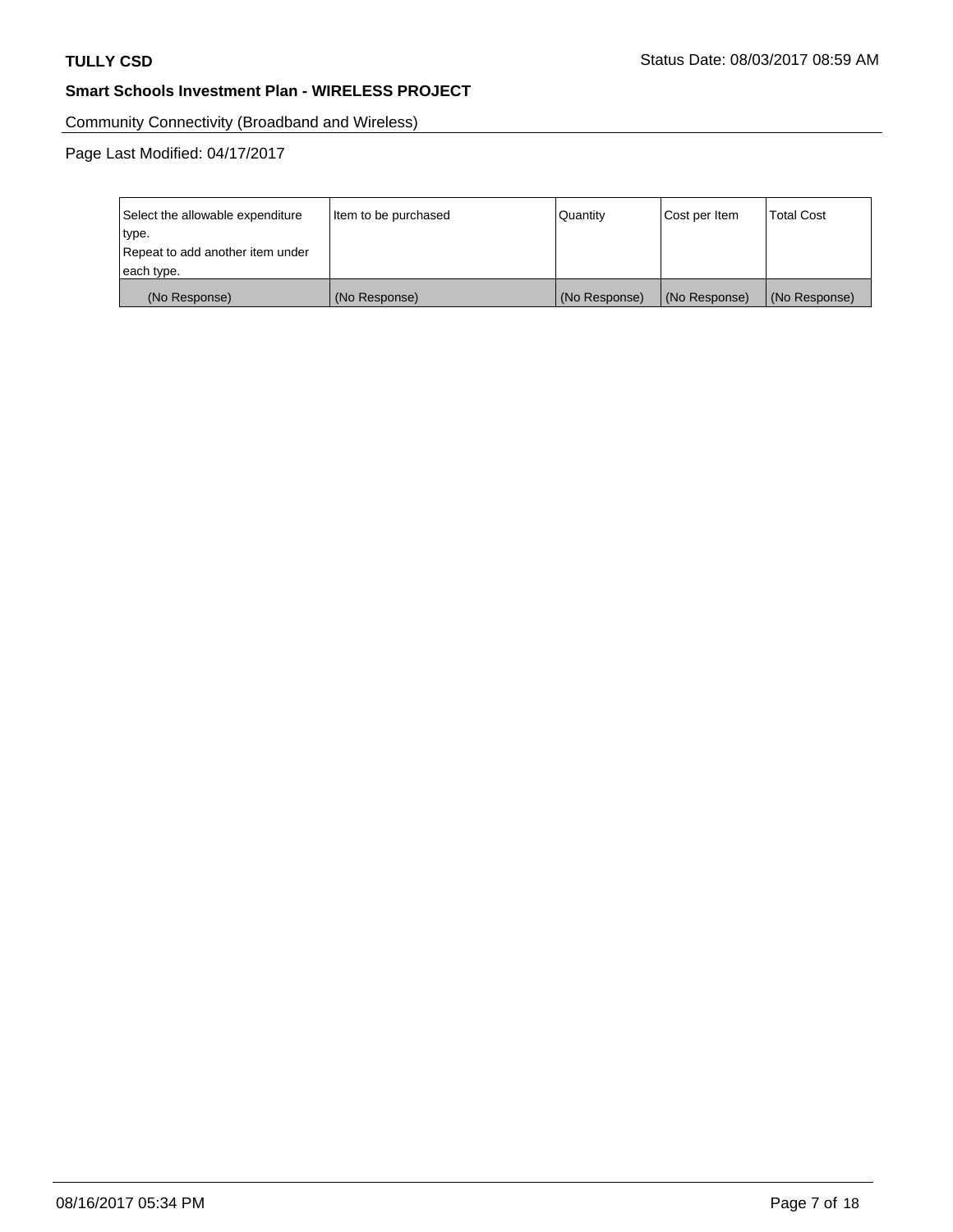#### Classroom Learning Technology

Page Last Modified: 04/17/2017

### **Questions**

**1. In order for students and faculty to receive the maximum benefit from the technology made available under the Smart Schools Bond Act, their school buildings must possess sufficient connectivity infrastructure to ensure that devices can be used during the school day. Smart Schools Investment Plans must demonstrate that sufficient infrastructure that meets the Federal Communications Commission's 100 Mbps per 1,000 students standard currently exists in the buildings where new devices will be deployed, or is a planned use of a portion of Smart Schools Bond Act funds, or is under development through another funding source.**

**Smart Schools Bond Act funds used for technology infrastructure or classroom technology investments must increase the number of school buildings that meet or exceed the minimum speed standard of 100 Mbps per 1,000 students and staff within 12 months. This standard may be met on either a contracted 24/7 firm service or a "burstable" capability. If the standard is met under the burstable criteria, it must be:**

- **1. Specifically codified in a service contract with a provider, and**
- **2. Guaranteed to be available to all students and devices as needed, particularly during periods of high demand, such as computer-based testing (CBT) periods.**

**Please describe how your district already meets or is planning to meet this standard within 12 months of plan submission.**

(No Response)

- **1a. If a district believes that it will be impossible to meet this standard within 12 months, it may apply for a waiver of this requirement, as described on the Smart Schools website. The waiver must be filed and approved by SED prior to submitting this survey.**
	- $\Box$  By checking this box, you are certifying that the school district has an approved waiver of this requirement on file with the New York State Education Department.

#### **2. Connectivity Speed Calculator (Required)**

|                         | l Number of<br>Students | Multiply by<br>100 Kbps | Divide by 1000   Current Speed<br>to Convert to<br>Required<br>Speed in Mb | lin Mb           | Expected<br>Speed to be<br>Attained Within Required<br>12 Months | <b>Expected Date</b><br>When<br>Speed Will be<br>Met |
|-------------------------|-------------------------|-------------------------|----------------------------------------------------------------------------|------------------|------------------------------------------------------------------|------------------------------------------------------|
| <b>Calculated Speed</b> | (No<br>Response)        | (No Response)           | (No<br>Response)                                                           | (No<br>Response) | (No<br>Response)                                                 | (No<br>Response)                                     |

**3. If the district wishes to have students and staff access the Internet from wireless devices within the school building, or in close proximity to it, it must first ensure that it has a robust Wi-Fi network in place that has sufficient bandwidth to meet user demand.**

**Please describe how you have quantified this demand and how you plan to meet this demand.**

(No Response)

**4. All New York State public school districts are required to complete and submit an Instructional Technology Plan survey to the New York State Education Department in compliance with Section 753 of the Education Law and per Part 100.12 of the Commissioner's Regulations.**

**Districts that include educational technology purchases as part of their Smart Schools Investment Plan must have a submitted and approved Instructional Technology Plan survey on file with the New York State Education Department.**

 $\Box$  By checking this box, you are certifying that the school district has an approved Instructional Technology Plan survey on file with the New York State Education Department.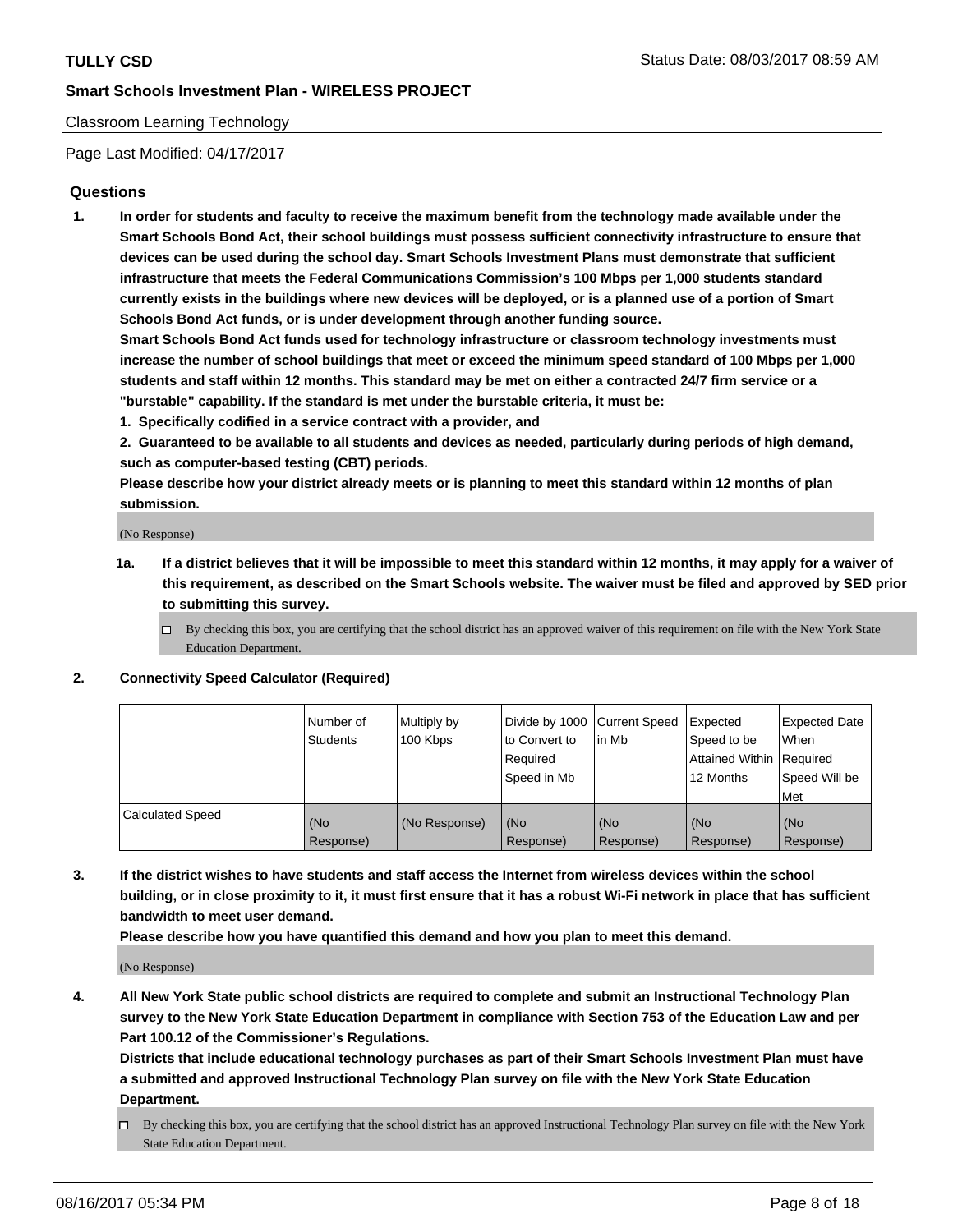#### Classroom Learning Technology

Page Last Modified: 04/17/2017

**5. Describe the devices you intend to purchase and their compatibility with existing or planned platforms or systems. Specifically address the adequacy of each facility's electrical, HVAC and other infrastructure necessary to install and support the operation of the planned technology.**

(No Response)

- **6. Describe how the proposed technology purchases will:**
	- **> enhance differentiated instruction;**
	- **> expand student learning inside and outside the classroom;**
	- **> benefit students with disabilities and English language learners; and**
	- **> contribute to the reduction of other learning gaps that have been identified within the district.**

**The expectation is that districts will place a priority on addressing the needs of students who struggle to succeed in a rigorous curriculum. Responses in this section should specifically address this concern and align with the district's Instructional Technology Plan (in particular Question 2 of E. Curriculum and Instruction: "Does the district's instructional technology plan address the needs of students with disabilities to ensure equitable access to instruction, materials and assessments?" and Question 3 of the same section: "Does the district's instructional technology plan address the provision of assistive technology specifically for students with disabilities to ensure access to and participation in the general curriculum?"**

(No Response)

**7. Where appropriate, describe how the proposed technology purchases will enhance ongoing communication with parents and other stakeholders and help the district facilitate technology-based regional partnerships, including distance learning and other efforts.**

(No Response)

**8. Describe the district's plan to provide professional development to ensure that administrators, teachers and staff can employ the technology purchased to enhance instruction successfully.**

**Note: This response should be aligned and expanded upon in accordance with your district's response to Question 1 of F. Professional Development of your Instructional Technology Plan: "Please provide a summary of professional development offered to teachers and staff, for the time period covered by this plan, to support technology to enhance teaching and learning. Please include topics, audience and method of delivery within your summary."**

(No Response)

- **9. Districts must contact the SUNY/CUNY teacher preparation program that supplies the largest number of the district's new teachers to request advice on innovative uses and best practices at the intersection of pedagogy and educational technology.**
	- By checking this box, you certify that you have contacted the SUNY/CUNY teacher preparation program that supplies the largest number of your new teachers to request advice on these issues.
	- **9a. Please enter the name of the SUNY or CUNY Institution that you contacted.**

(No Response)

**9b. Enter the primary Institution phone number.**

(No Response)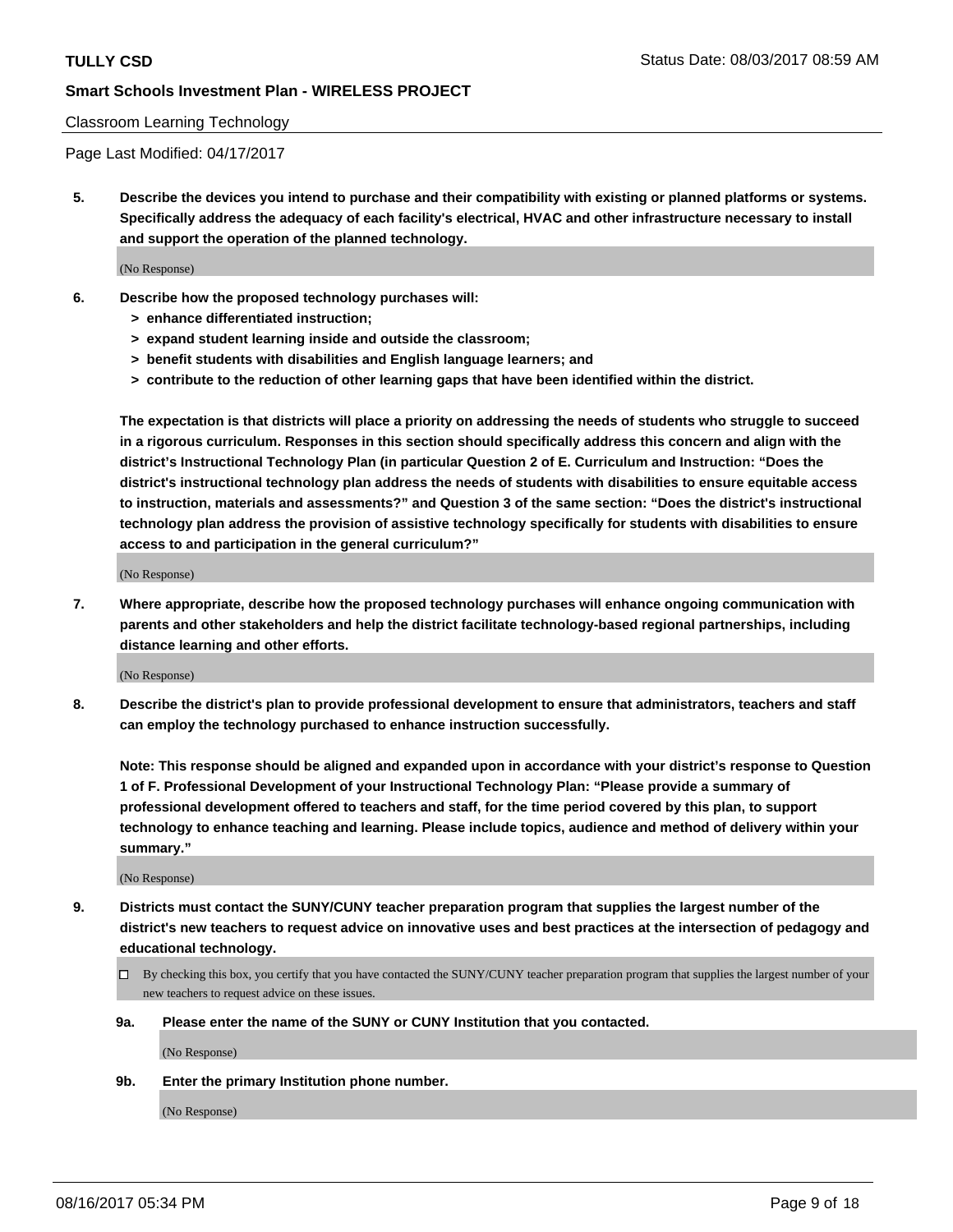Classroom Learning Technology

Page Last Modified: 04/17/2017

**9c. Enter the name of the contact person with whom you consulted and/or will be collaborating with on innovative uses of technology and best practices.**

(No Response)

**10. A district whose Smart Schools Investment Plan proposes the purchase of technology devices and other hardware must account for nonpublic schools in the district.**

**Are there nonpublic schools within your school district?**

Yes

 $\boxtimes$  No

**11. Nonpublic Classroom Technology Loan Calculator**

**The Smart Schools Bond Act provides that any Classroom Learning Technology purchases made using Smart Schools funds shall be lent, upon request, to nonpublic schools in the district. However, no school district shall be required to loan technology in amounts greater than the total obtained and spent on technology pursuant to the Smart Schools Bond Act and the value of such loan may not exceed the total of \$250 multiplied by the nonpublic school enrollment in the base year at the time of enactment.**

**See:**

**http://www.p12.nysed.gov/mgtserv/smart\_schools/docs/Smart\_Schools\_Bond\_Act\_Guidance\_04.27.15\_Final.pdf.**

|                                       | 1. Classroom   | 2. Public     | 3. Nonpublic | 14. Sum of  | 15. Total Per | l 6. Total                                                                                    |
|---------------------------------------|----------------|---------------|--------------|-------------|---------------|-----------------------------------------------------------------------------------------------|
|                                       | Technology     | Enrollment    | Enrollment   | Public and  | Pupil Sub-    | Nonpublic Loan                                                                                |
|                                       | Sub-allocation | $(2014 - 15)$ | (2014-15)    | l Nonpublic | allocation    | Amount                                                                                        |
|                                       |                |               |              | Enrollment  |               |                                                                                               |
| Calculated Nonpublic Loan<br>  Amount |                |               |              |             |               | (No Response)   (No Response)   (No Response)   (No Response)   (No Response)   (No Response) |

**12. To ensure the sustainability of technology purchases made with Smart Schools funds, districts must demonstrate a long-term plan to maintain and replace technology purchases supported by Smart Schools Bond Act funds. This sustainability plan shall demonstrate a district's capacity to support recurring costs of use that are ineligible for Smart Schools Bond Act funding such as device maintenance, technical support, Internet and wireless fees, maintenance of hotspots, staff professional development, building maintenance and the replacement of incidental items. Further, such a sustainability plan shall include a long-term plan for the replacement of purchased devices and equipment at the end of their useful life with other funding sources.**

 $\Box$  By checking this box, you certify that the district has a sustainability plan as described above.

**13. Districts must ensure that devices purchased with Smart Schools Bond funds will be distributed, prepared for use, maintained and supported appropriately. Districts must maintain detailed device inventories in accordance with generally accepted accounting principles.**

By checking this box, you certify that the district has a distribution and inventory management plan and system in place.

**14. If you are submitting an allocation for Classroom Learning Technology complete this table. Note that the calculated Total at the bottom of the table must equal the Total allocation for this category that you entered in the SSIP Overview overall budget.**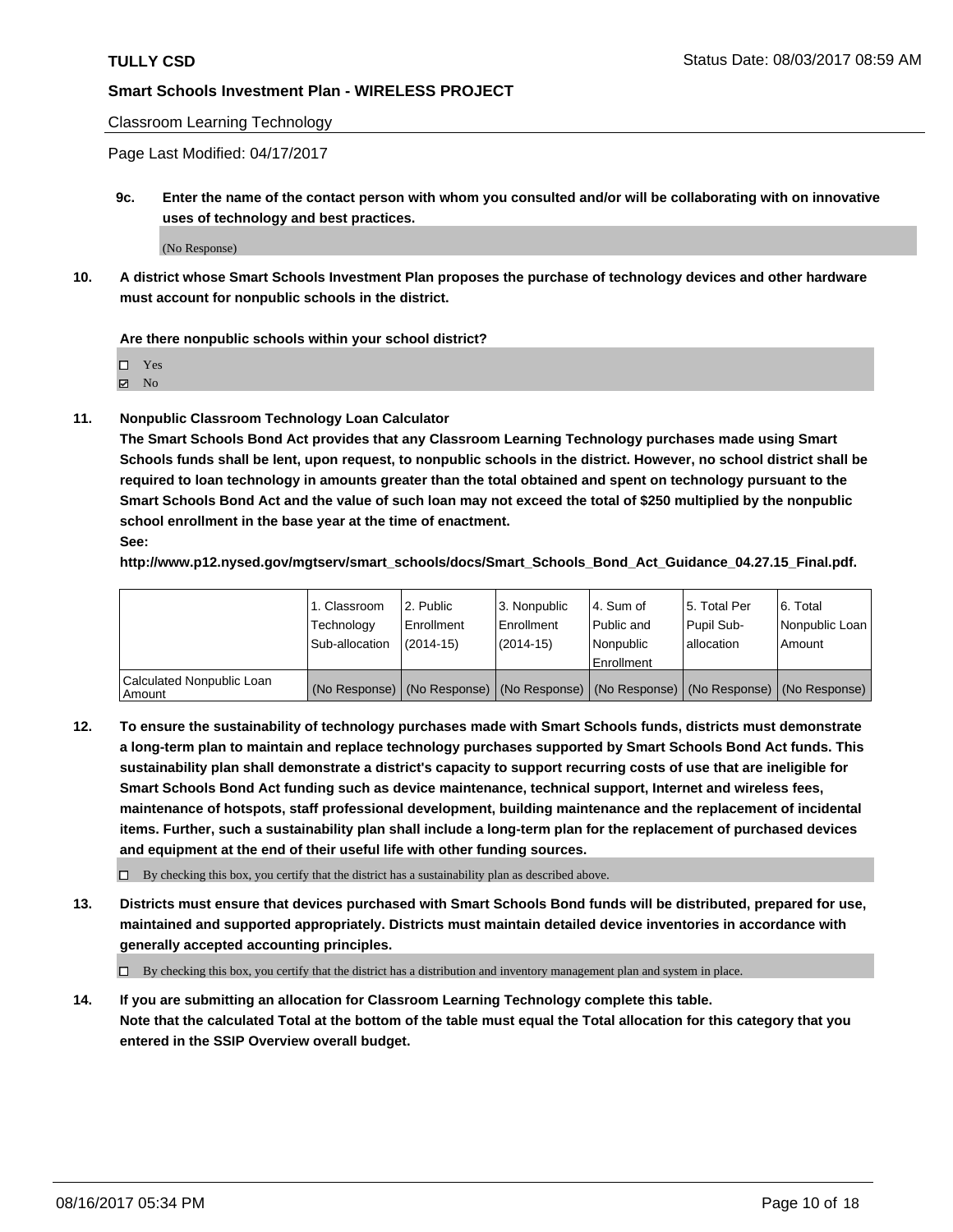### Classroom Learning Technology

Page Last Modified: 04/17/2017

|                          | Sub-Allocation |
|--------------------------|----------------|
| Interactive Whiteboards  | (No Response)  |
| Computer Servers         | (No Response)  |
| <b>Desktop Computers</b> | (No Response)  |
| <b>Laptop Computers</b>  | (No Response)  |
| <b>Tablet Computers</b>  | (No Response)  |
| <b>Other Costs</b>       | (No Response)  |
| Totals:                  | 0              |

**15. Please detail the type, quantity, per unit cost and total cost of the eligible items under each sub-category. This is especially important for any expenditures listed under the "Other" category. All expenditures must be capital-bond eligible to be reimbursed through the SSBA. If you have any questions, please contact us directly through smartschools@nysed.gov.**

**Please specify in the "Item to be Purchased" field which specific expenditures and items are planned to meet the district's nonpublic loan requirement, if applicable.**

**NOTE: Wireless Access Points that will be loaned/purchased for nonpublic schools should ONLY be included in this category, not under School Connectivity, where public school districts would list them.**

| Select the allowable expenditure<br>∣type. | Iltem to be Purchased | Quantity      | Cost per Item | <b>Total Cost</b> |
|--------------------------------------------|-----------------------|---------------|---------------|-------------------|
| Repeat to add another item under           |                       |               |               |                   |
| each type.                                 |                       |               |               |                   |
| (No Response)                              | (No Response)         | (No Response) | (No Response) | (No Response)     |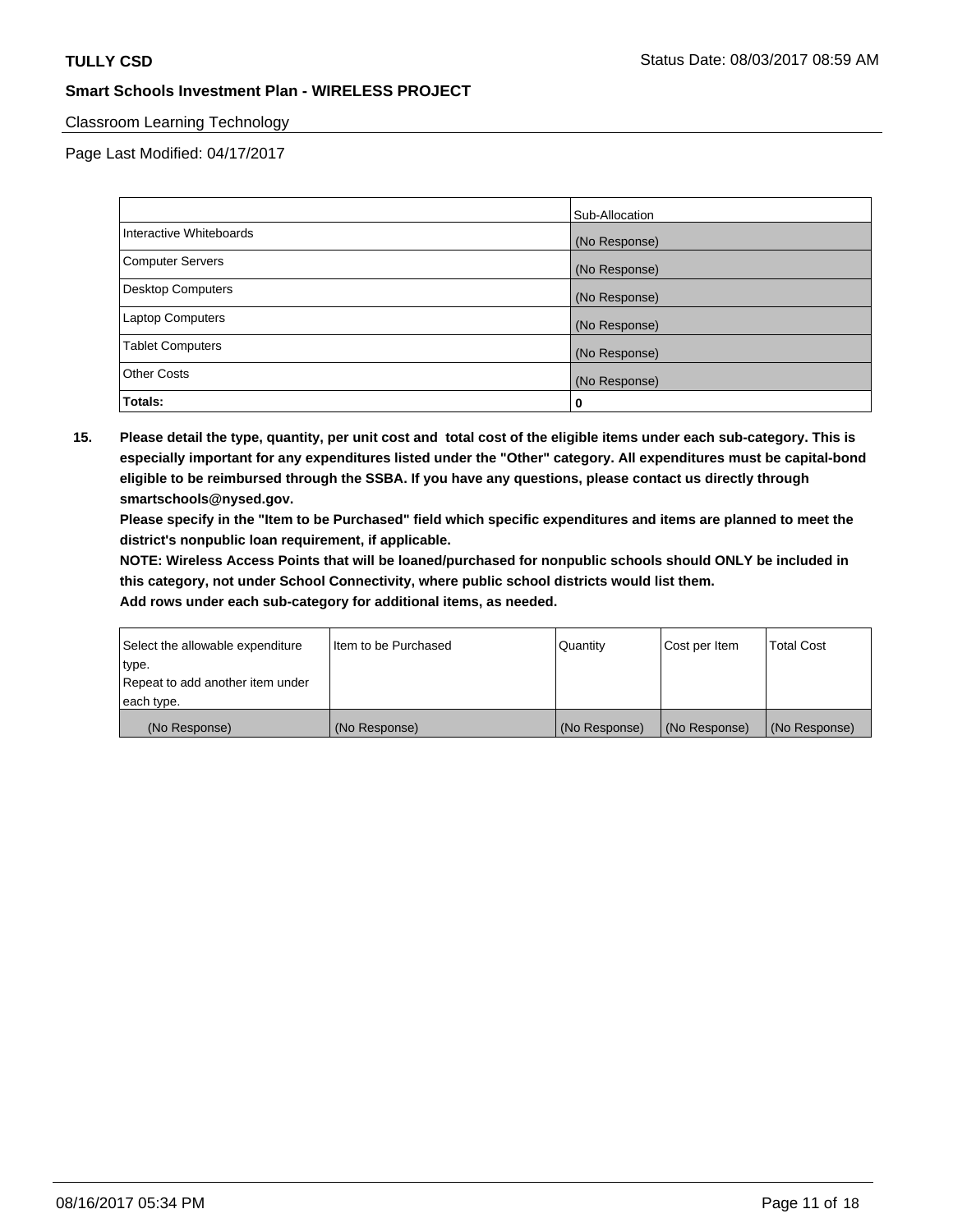#### Pre-Kindergarten Classrooms

Page Last Modified: 04/17/2017

#### **Group 1**

**1. Provide information regarding how and where the district is currently serving pre-kindergarten students and justify the need for additional space with enrollment projections over 3 years.**

(No Response)

- **2. Describe the district's plan to construct, enhance or modernize education facilities to accommodate prekindergarten programs. Such plans must include:**
	- **Specific descriptions of what the district intends to do to each space;**
	- **An affirmation that pre-kindergarten classrooms will contain a minimum of 900 square feet per classroom;**
	- **The number of classrooms involved;**
	- **The approximate construction costs per classroom; and**
	- **Confirmation that the space is district-owned or has a long-term lease that exceeds the probable useful life of the improvements.**

(No Response)

**3. Smart Schools Bond Act funds may only be used for capital construction costs. Describe the type and amount of additional funds that will be required to support ineligible ongoing costs (e.g. instruction, supplies) associated with any additional pre-kindergarten classrooms that the district plans to add.**

(No Response)

**4. All plans and specifications for the erection, repair, enlargement or remodeling of school buildings in any public school district in the State must be reviewed and approved by the Commissioner. Districts that plan capital projects using their Smart Schools Bond Act funds will undergo a Preliminary Review Process by the Office of Facilities Planning.**

**Please indicate on a separate row each project number given to you by the Office of Facilities Planning.**

| Project Number |  |
|----------------|--|
| (No Response)  |  |

**5. If you have made an allocation for Pre-Kindergarten Classrooms, complete this table. Note that the calculated Total at the bottom of the table must equal the Total allocation for this category that you entered in the SSIP Overview overall budget.**

| Totals:                                  | 0              |
|------------------------------------------|----------------|
| Other Costs                              | (No Response)  |
| Enhance/Modernize Educational Facilities | (No Response)  |
| Construct Pre-K Classrooms               | (No Response)  |
|                                          | Sub-Allocation |

**6. Please detail the type, quantity, per unit cost and total cost of the eligible items under each sub-category. This is especially important for any expenditures listed under the "Other" category. All expenditures must be capital-bond eligible to be reimbursed through the SSBA. If you have any questions, please contact us directly through smartschools@nysed.gov.**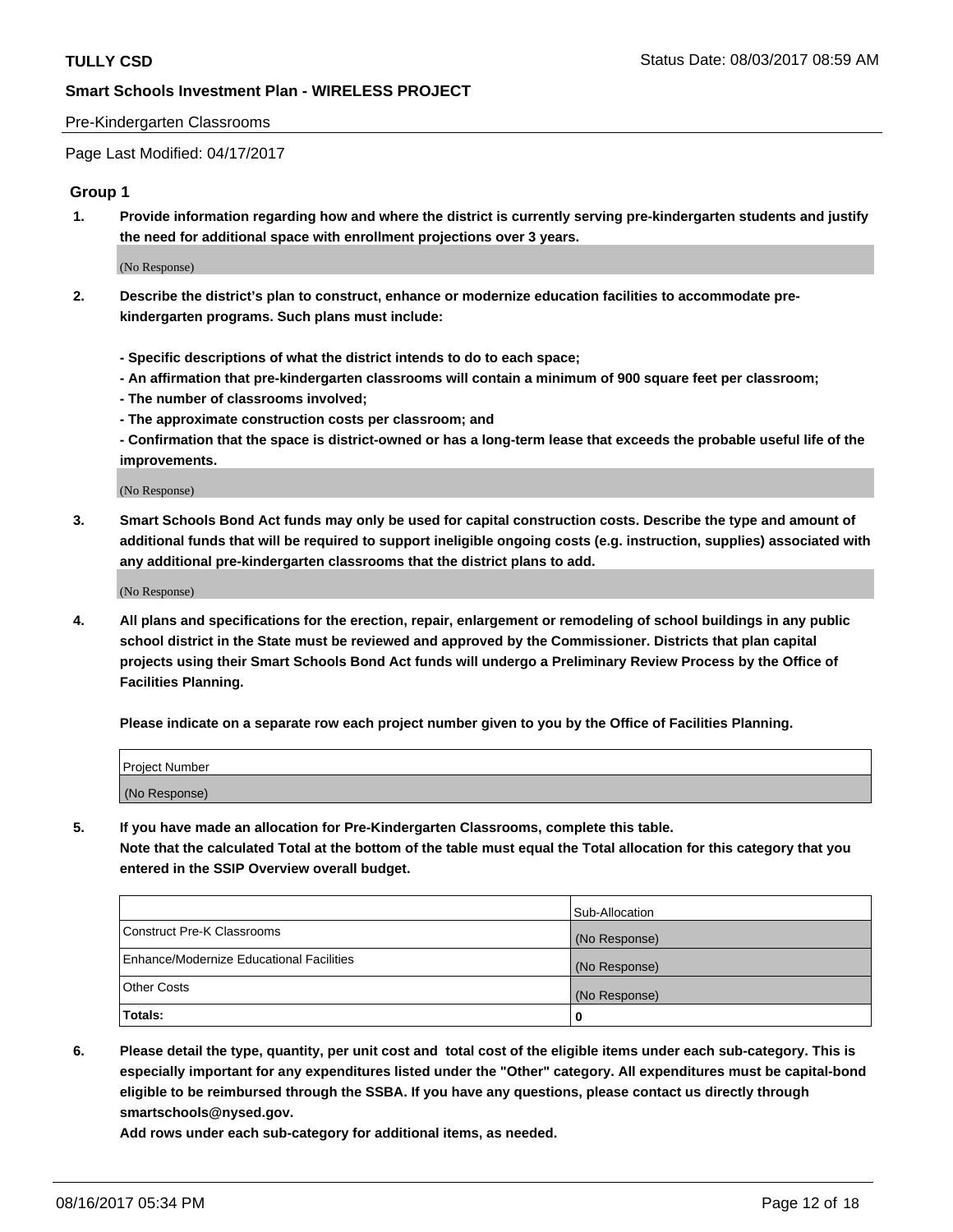# Pre-Kindergarten Classrooms

| Select the allowable expenditure | Item to be purchased | Quantity      | Cost per Item | <b>Total Cost</b> |
|----------------------------------|----------------------|---------------|---------------|-------------------|
| type.                            |                      |               |               |                   |
| Repeat to add another item under |                      |               |               |                   |
| each type.                       |                      |               |               |                   |
| (No Response)                    | (No Response)        | (No Response) | (No Response) | (No Response)     |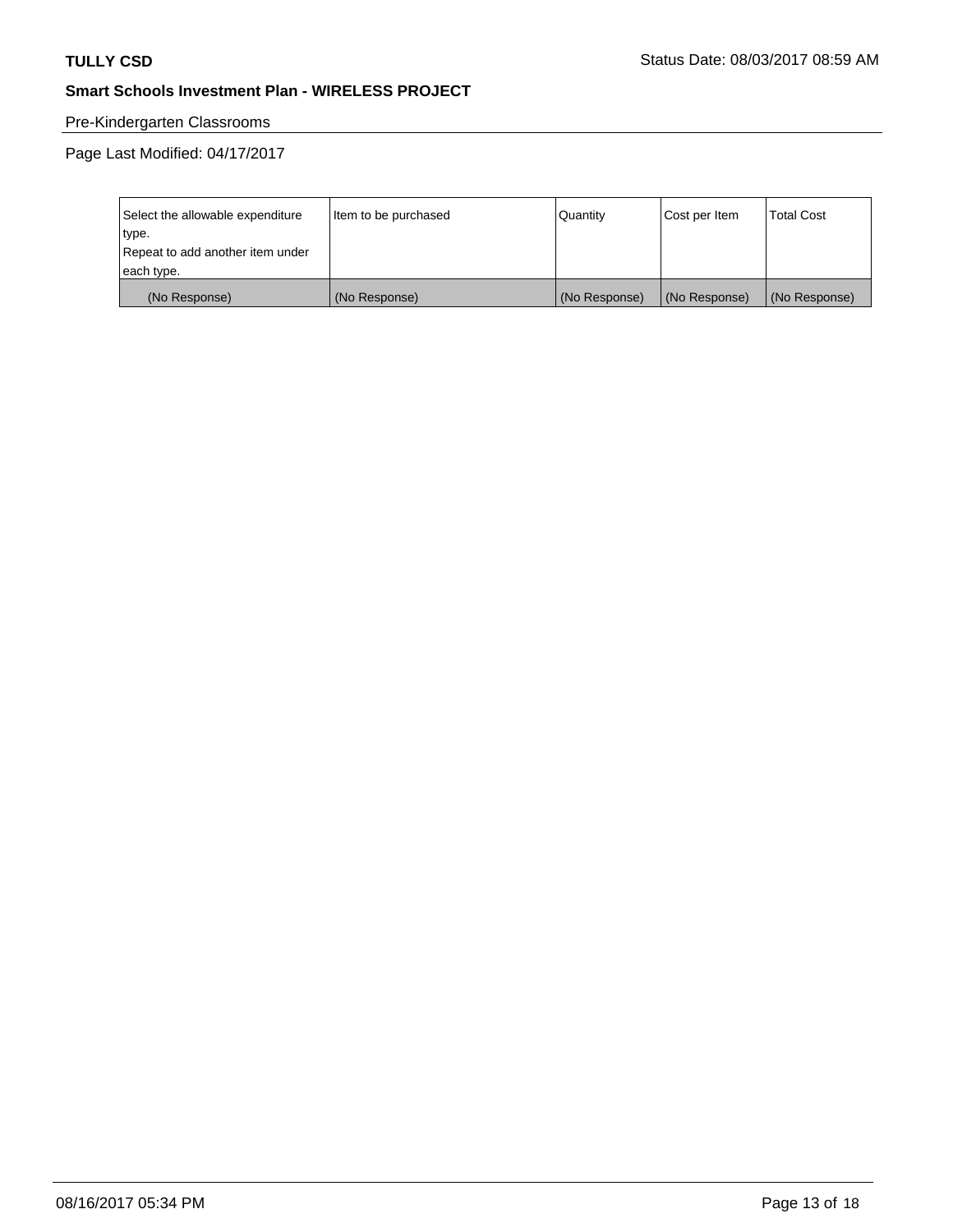#### Replace Transportable Classrooms

Page Last Modified: 04/17/2017

#### **Group 1**

**1. Describe the district's plan to construct, enhance or modernize education facilities to provide high-quality instructional space by replacing transportable classrooms.**

(No Response)

**2. All plans and specifications for the erection, repair, enlargement or remodeling of school buildings in any public school district in the State must be reviewed and approved by the Commissioner. Districts that plan capital projects using their Smart Schools Bond Act funds will undergo a Preliminary Review Process by the Office of Facilities Planning.**

**Please indicate on a separate row each project number given to you by the Office of Facilities Planning.**

| Project Number |  |
|----------------|--|
| (No Response)  |  |

**3. For large projects that seek to blend Smart Schools Bond Act dollars with other funds, please note that Smart Schools Bond Act funds can be allocated on a pro rata basis depending on the number of new classrooms built that directly replace transportable classroom units.**

**If a district seeks to blend Smart Schools Bond Act dollars with other funds describe below what other funds are being used and what portion of the money will be Smart Schools Bond Act funds.**

(No Response)

**4. If you have made an allocation for Replace Transportable Classrooms, complete this table. Note that the calculated Total at the bottom of the table must equal the Total allocation for this category that you entered in the SSIP Overview overall budget.**

|                                                | Sub-Allocation |
|------------------------------------------------|----------------|
| Construct New Instructional Space              | (No Response)  |
| Enhance/Modernize Existing Instructional Space | (No Response)  |
| Other Costs                                    | (No Response)  |
| Totals:                                        | $\Omega$       |

**5. Please detail the type, quantity, per unit cost and total cost of the eligible items under each sub-category. This is especially important for any expenditures listed under the "Other" category. All expenditures must be capital-bond eligible to be reimbursed through the SSBA. If you have any questions, please contact us directly through smartschools@nysed.gov.**

| Select the allowable expenditure | Item to be purchased | Quantity      | Cost per Item | <b>Total Cost</b> |
|----------------------------------|----------------------|---------------|---------------|-------------------|
| type.                            |                      |               |               |                   |
| Repeat to add another item under |                      |               |               |                   |
| each type.                       |                      |               |               |                   |
| (No Response)                    | (No Response)        | (No Response) | (No Response) | (No Response)     |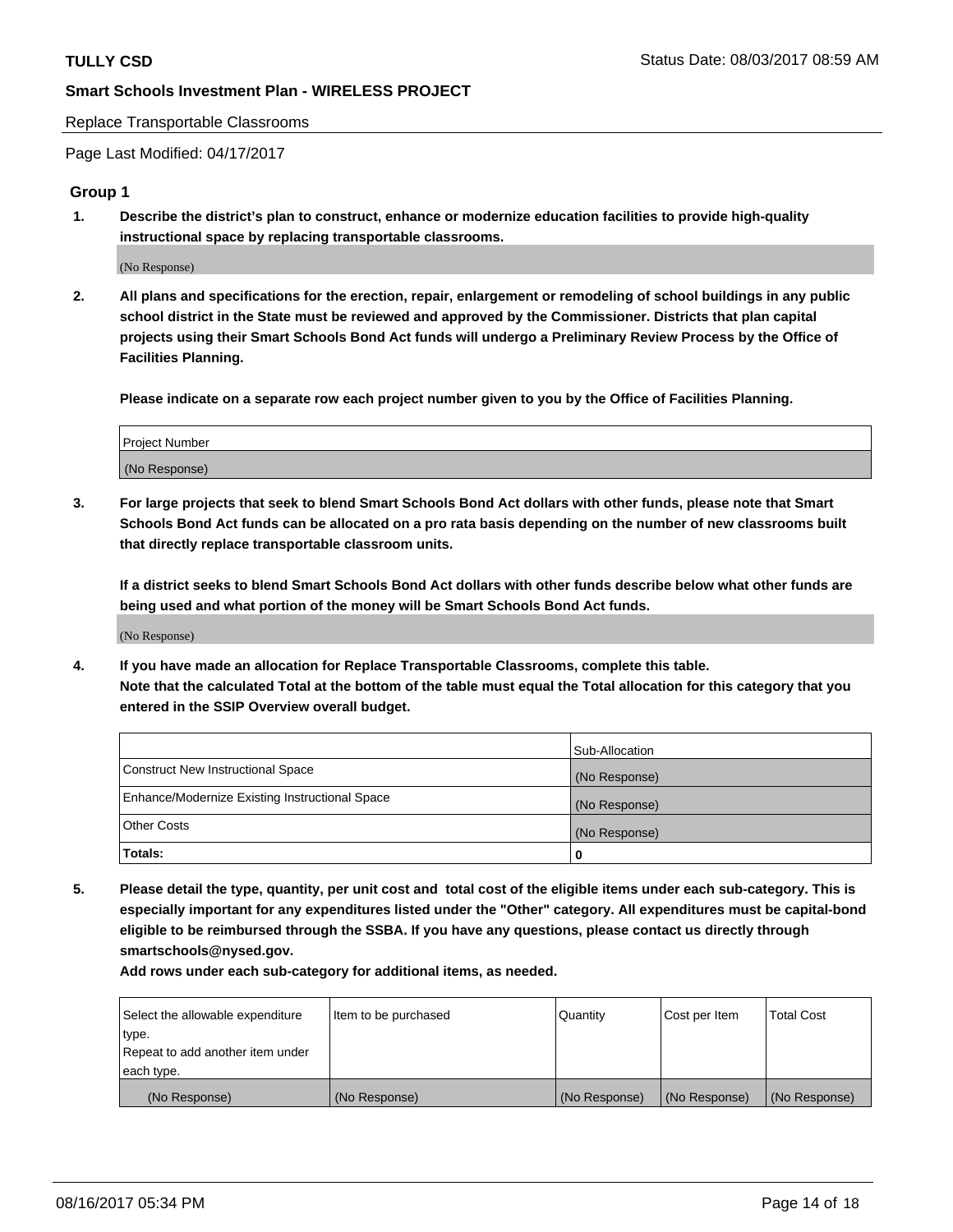#### High-Tech Security Features

Page Last Modified: 08/02/2017

### **Group 1**

**1. Describe how you intend to use Smart Schools Bond Act funds to install high-tech security features in school buildings and on school campuses.**

(No Response)

**2. All plans and specifications for the erection, repair, enlargement or remodeling of school buildings in any public school district in the State must be reviewed and approved by the Commissioner. Districts that plan capital projects using their Smart Schools Bond Act funds will undergo a Preliminary Review Process by the Office of Facilities Planning.** 

**Please indicate on a separate row each project number given to you by the Office of Facilities Planning.**

| Project Number |  |
|----------------|--|
|                |  |
| (No Response)  |  |

- **3. Was your project deemed eligible for streamlined Review?**
	- Yes  $\hfill \square$  No
- **4. Include the name and license number of the architect or engineer of record.**

| Name          | License Number |
|---------------|----------------|
| (No Response) | (No Response)  |

**5. If you have made an allocation for High-Tech Security Features, complete this table. Note that the calculated Total at the bottom of the table must equal the Total allocation for this category that you entered in the SSIP Overview overall budget.**

|                                                      | Sub-Allocation |
|------------------------------------------------------|----------------|
| Capital-Intensive Security Project (Standard Review) | (No Response)  |
| Electronic Security System                           | (No Response)  |
| <b>Entry Control System</b>                          | (No Response)  |
| Approved Door Hardening Project                      | (No Response)  |
| <b>Other Costs</b>                                   | (No Response)  |
| Totals:                                              | 0              |

**6. Please detail the type, quantity, per unit cost and total cost of the eligible items under each sub-category. This is especially important for any expenditures listed under the "Other" category. All expenditures must be capital-bond eligible to be reimbursed through the SSBA. If you have any questions, please contact us directly through smartschools@nysed.gov.**

| (No Response)                    | (No Response)        | (No Response) | (No Response) | (No Response)     |
|----------------------------------|----------------------|---------------|---------------|-------------------|
| each type.                       |                      |               |               |                   |
| Repeat to add another item under |                      |               |               |                   |
| type.                            |                      |               |               |                   |
| Select the allowable expenditure | Item to be purchased | Quantity      | Cost per Item | <b>Total Cost</b> |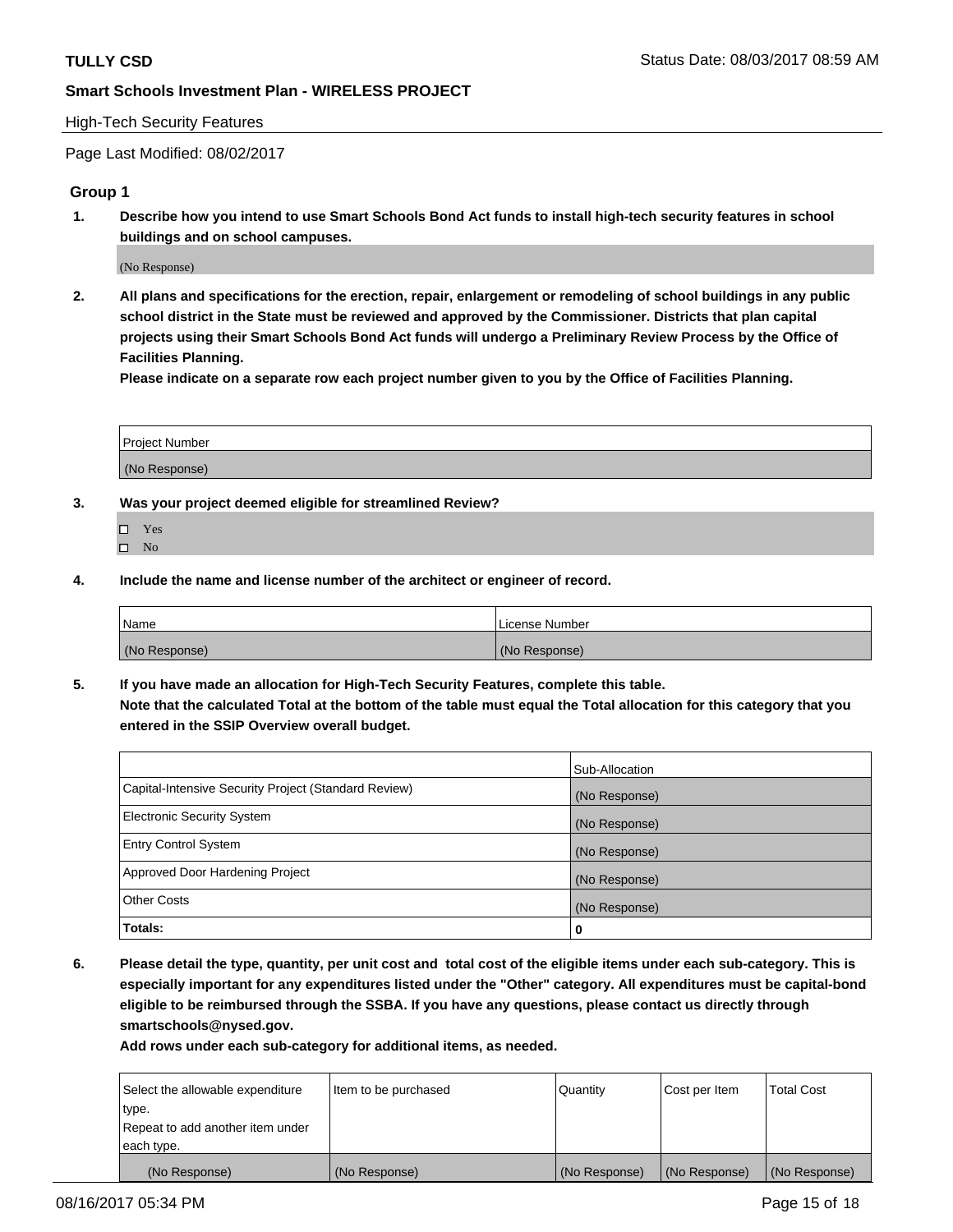# High-Tech Security Features

Page Last Modified: 08/02/2017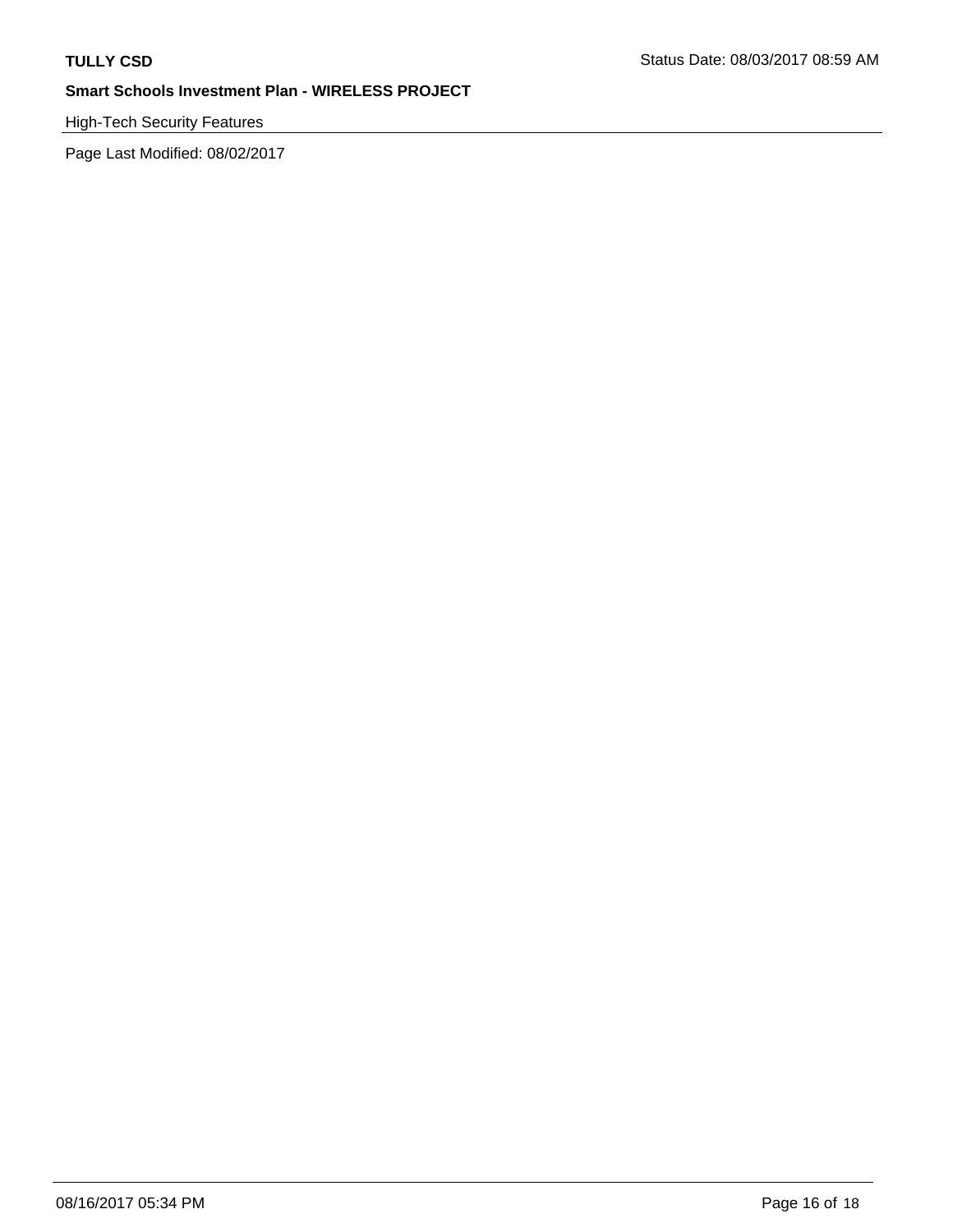Report